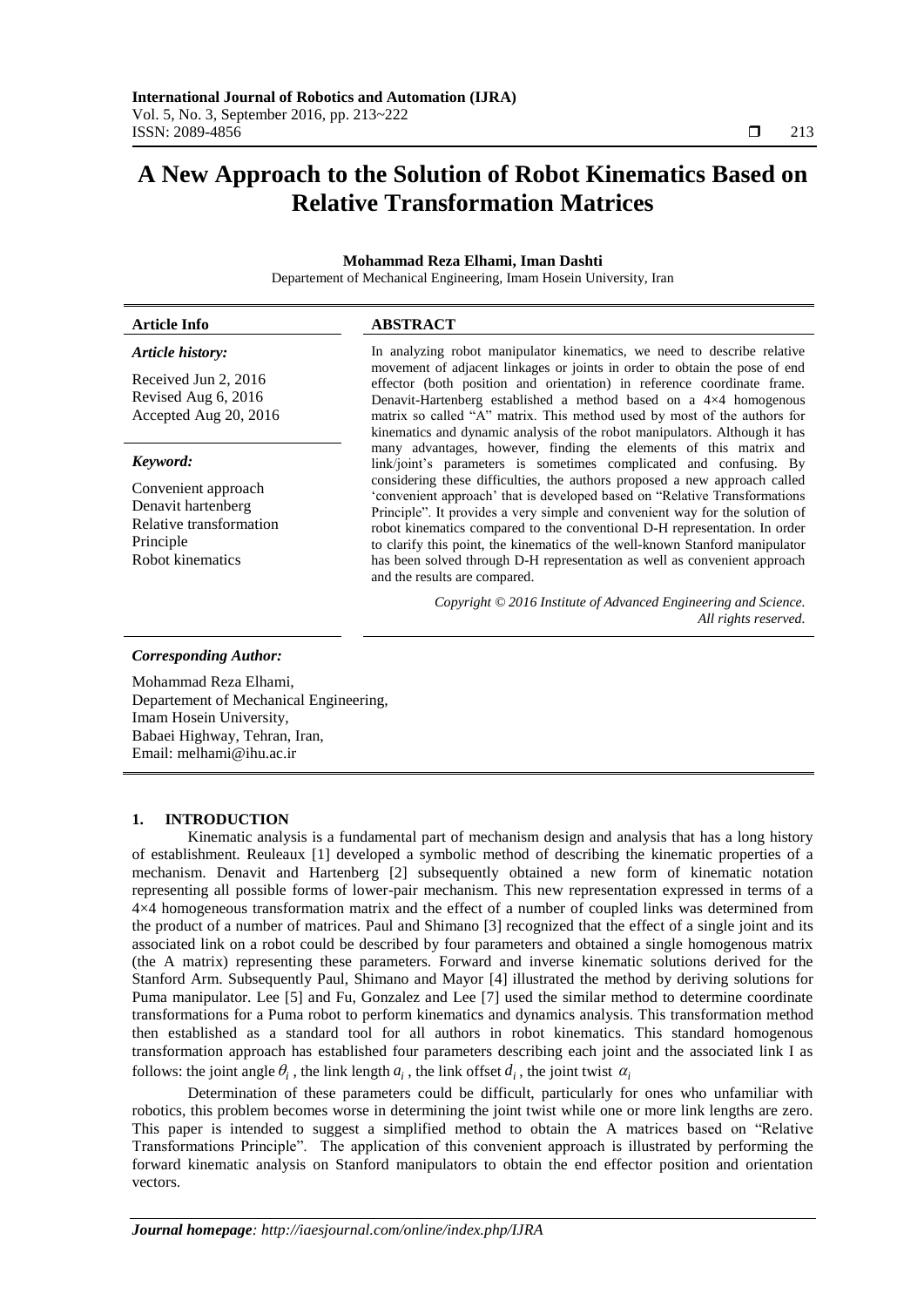## **2. DENAVIT-HARTENBERG METHOD**

Explaining research chronological, including research design, research procedure (in the form of algorithms, Pseudocode or other), how to test and data acquisition [1]-[3]. The description of the course of research should be supported references, so the explanation can be accepted scientifically [2], [4].

Denavit-Hartenberg method represents each transformation by a specific convention established by a series of definitions. Consider a robot manipulator with n kinematic pairs (rotated and prismatic). Let Li the i-th link and ji the i-th kinematic pair between  $L_{i-1}$  and  $L_i$ , i = 1, 2, ..., n. L0 is the link between base and the first kinematic pair. After defining a reference coordinate system, one coordinate system assigned for each joint of robot manipulator, also in the end-effector, in order to establish the coordinate transformation between links, and solve the robotic kinematics. In summary, Denavit-Hartenberg method defines a frame  $F_i$ ,  $i = 0, \ldots, n$ , by:

- $z_i$ -axis: axis of the  $i + 1$  joint;
- $x_i$ -axis: is parallel to the common normal:  $x_i = z_{i-1} \times z_i$ ;
- yi-axis: follows from right-hand rule;
- *Oi*: intersection between z<sub>i</sub> axis and common normal;
- $\bullet$  $O_i$ : intersection between  $z_{i-1}$  axis and common normal;

Then, a transformation from frame  $F_i$  to frame  $F_{i-1}$  defined by DH parameters:

- $a_i$ : distance from *Oi* and  $O_i$  measured along common normal;
- $\bullet$  d<sub>i</sub>: distance from  $O_{i-1}$  and  $O_i$ , measured along  $z_i$ ;
- $\alpha_i$ : angle between axes  $z_{i-1}$  and  $z_i$  about axis  $x_i$  to be taken positive when rotation is made counter-clockwise;
- $\bullet$   $\theta_i$ : angle between axes  $x_{i-1}$  and xi about axis  $z_{i-1}$  to be taken positive when rotation is made counter-clockwise;



Figure 1. D-H parameters definition

More about Denavit Hartenberg convention can be found in [6,12,14].

In general, D-H parameters can be tabulated, leaving the transformations as functions of the variable  $\theta$ , in the revolute case, or d, in the prismatic case. Homogeneous coordinates allow establishing the relation between two adjacent links, connected by a kinematic pair, following four steps:

## $R$ otate  $\alpha$   $\infty$  *in*  $O_{\chi}$  $\rightarrow$  *Translate a by*  $O_{\chi}$  $\rightarrow$  *Rotate*  $\theta$  $\infty$  $O_{\chi}$  $\rightarrow$  *Translate*  $d$  *in*  $O_{\chi}$

The steps above express the product of four homogeneous transformation matrix from frame  $F_i$  to frame  $F_{i-1}$ ,  $i = 1, ..., n$ , that is,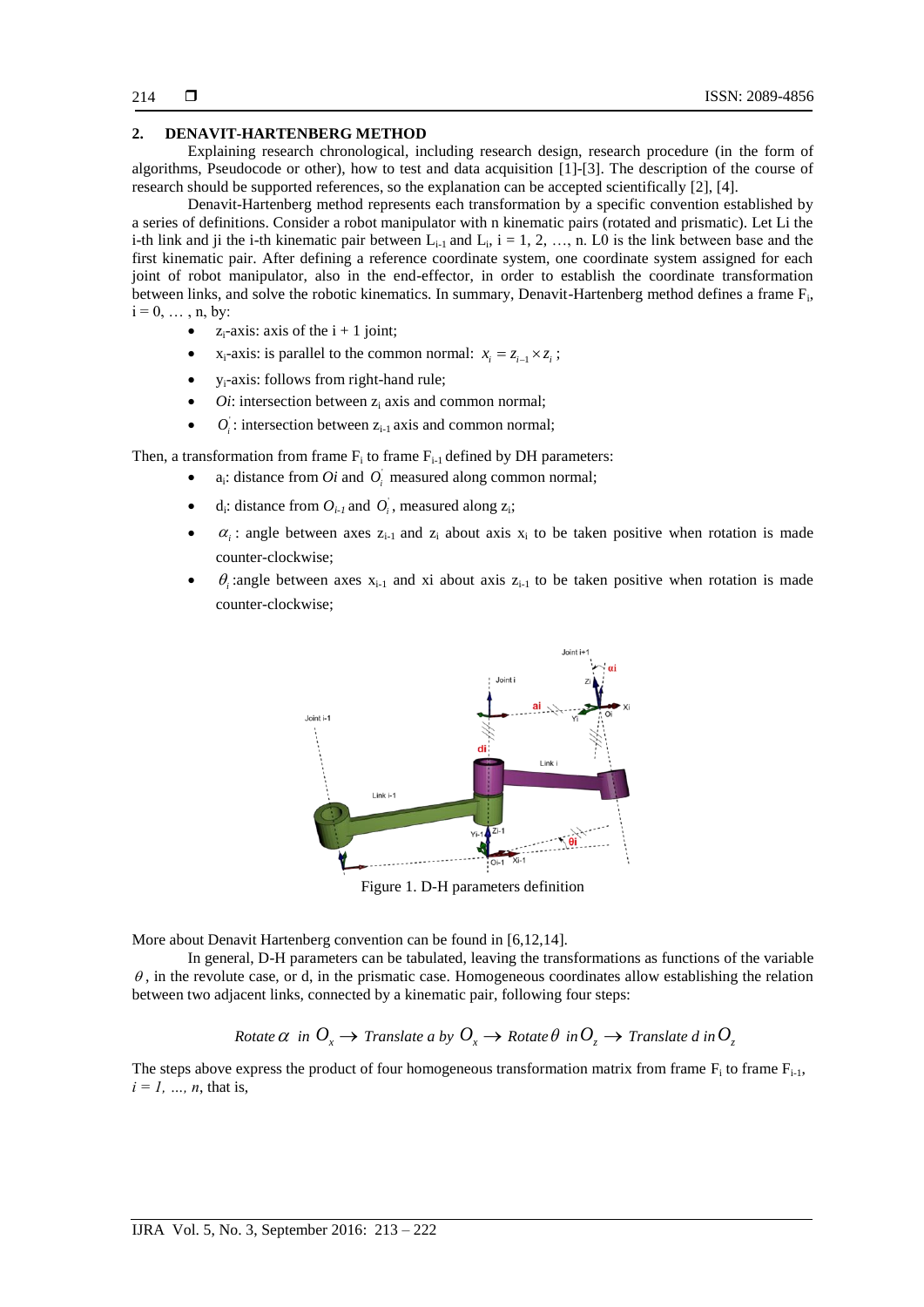1  $(d_i) R_z(\theta_i) T_x(a_i) R_x(\alpha_i)$  $\begin{aligned} \n\mathcal{F}^{-1} &= T_z(d_i)R_z(\theta_i)T_x(a_i)R_x(\alpha_i) \\ \n\begin{bmatrix} \cos\theta_i & -\cos\alpha_i\sin\theta_i & \sin\alpha_i\sin\theta_i & a_i\cos\theta_i \end{bmatrix} \n\end{aligned}$  $\cos \theta_i$   $-\cos \alpha_i \sin \theta_i$   $\sin \alpha_i \sin \theta_i$   $a_i \cos \theta_i$ <br>  $\sin \theta_i$   $\cos \alpha_i \cos \theta_i$   $-\sin \alpha_i \cos \theta_i$   $a_i \sin \theta_i$  $\begin{array}{ccc} \n\ln \theta_i & \cos \alpha_i \cos \theta_i & -\sin \alpha_i \\
0 & \sin \alpha_i & \cos \theta_i\n\end{array}$ 0  $\sin \alpha_i$   $\cos \alpha_i$   $d_i$ <br>0 0 0 1  $A_i^{i-1} = T_z(d_i)R_z(\theta_i)T_x(a_i)R_x(\alpha_i)$ *i*  $\cos \alpha_i \cos \theta_i$   $-\sin \alpha_i \cos \theta_i$   $a_i \sin \theta_i$  $\cos \alpha_i$   $d_i$ *a d*  $\begin{bmatrix} \theta_i & -\cos\alpha_i\sin\theta_i & \sin\alpha_i\sin\theta_i & a_i\cos\theta_i \\ \theta_i & \cos\alpha_i\cos\theta_i & -\sin\alpha_i\cos\theta_i & a_i\sin\theta_i \end{bmatrix}$  $\cos \theta_i$   $-\sin \alpha_i \cos \theta_i$ <br>  $\alpha_i$   $\cos \alpha_i$  $^{-1}$  =  $\begin{bmatrix} \cos \theta_i & -\cos \alpha_i \sin \theta_i & \sin \alpha_i \sin \theta_i & a_i \cos \theta_i \\ \sin \theta_i & \cos \alpha_i \cos \theta_i & -\sin \alpha_i \cos \theta_i & a_i \sin \theta_i \end{bmatrix}$  $=\begin{bmatrix} \cos \theta_i & -\cos \alpha_i \sin \theta_i & \sin \alpha_i \sin \theta_i & a_i \cos \theta_i \\ \sin \theta_i & \cos \alpha_i \cos \theta_i & -\sin \alpha_i \cos \theta_i & a_i \sin \theta_i \\ 0 & \sin \theta_i & 0 \end{bmatrix}$  $\begin{vmatrix} \sin \theta_i & \cos \alpha_i \cos \theta_i & -\sin \alpha_i \cos \theta_i & a_i \sin \theta_i \\ 0 & \sin \alpha_i & \cos \alpha_i & d_i \end{vmatrix}$  $\left[\begin{array}{ccc} 0 & 0 & 0 & 0 \\ 0 & 0 & 0 & 0 \\ 0 & 0 & 0 & 1 \end{array}\right]$ (1)

## **3. THE CONVENIENT APPROACH**

## **3.1. Coordinate Frames**

A homogenous transformation matrix can be used to describe  $(0.00)(x)$  frame with respect to a reference coordinate frame  $(\alpha xyz)$ . The first three rows of this  $4*4$  matrix are composed of a  $3*1$  O vector (denoting the position of  $(0xyz)'$  origin in  $(0xyz)$  frame) and a 3<sup>\*</sup>3 rotation R matrix (denoting the orientation of  $(0xyz)'$  axes in  $(0xyz)$  frame).

$$
T_{Oxyz}^{Oxyz} = \begin{bmatrix} Oxyz & R_{3*3} & Oxyz \\ Oxyz & Oxyz & Oyz \\ 0 & 0 & 0 & 1 \end{bmatrix} \tag{2}
$$

This is illustrated through an example. Consider a coordinate frame, i.e.  $(0xyz)$ , specified by:

$$
T_{Oxyz}^{Oxyz} = \begin{bmatrix} 0 & 0 & -1 & -1 \\ 1 & 0 & 0 & 3 \\ 0 & -1 & 0 & 2 \\ 0 & 0 & 0 & 1 \end{bmatrix}
$$
 (3)

The rotation and position matrices are as follows:

$$
Oxyz_{i}R = \begin{bmatrix} 0 & 0 & -1 \\ 1 & 0 & 0 \\ 0 & -1 & 0 \end{bmatrix}
$$
(4)  

$$
Oxyz_{i}O = \begin{bmatrix} -1 \\ 3 \\ 2 \end{bmatrix}
$$
(5)

Thus, the position and direction of  $(0xyz)'$  frame with respect to  $(0xyz)$  frame are expressed as:

$$
\vec{i} = [0 \ 1 \ 0 \ 0]^T
$$
  

$$
\vec{j} = [0 \ 0 \ -1 \ 0]^T
$$
  

$$
\vec{k} = [-1 \ 0 \ 0 \ 0]^T
$$
  

$$
\vec{o} = [-1 \ 3 \ 2 \ 1]^T
$$
 (6)

And therefore, the origin of  $(OXYZ)'$  is located on the point of  $(-1,3,2)$  and direction of  $X', Y', Z'$ axes are along *Y*,-*Z*,-*X* direction of original frame, respectively. Consequently,  $(OXYZ)'$  frame could be outlined in a very simple manner.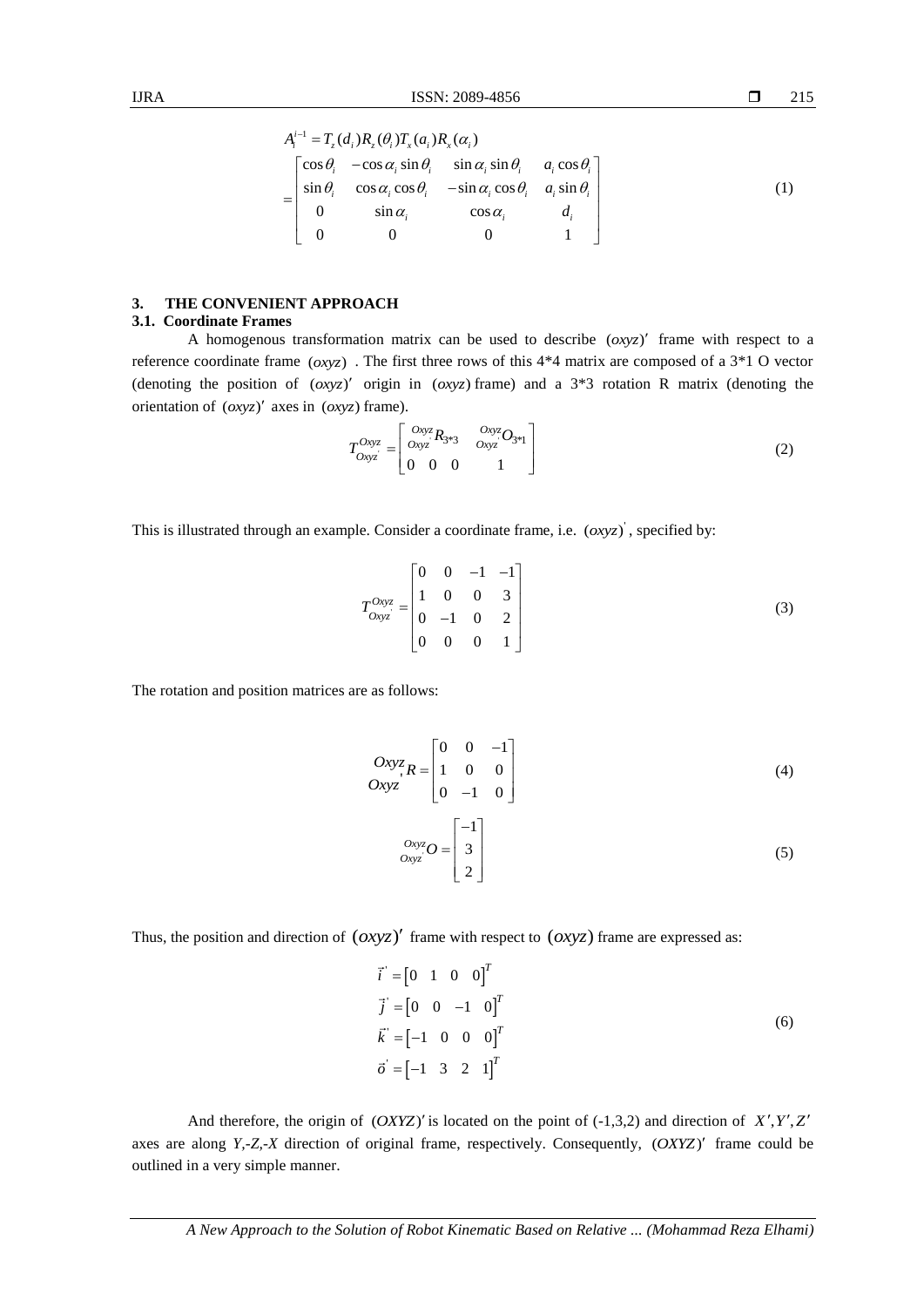## **3.2. Geometric Interpretation of homogenous Transformation Matrix (HTM), T**:

Describing geometric interpretation of Homogenous transformation matrix, T, let's have a look at preceding example from another angle. Consider the ways which (OXYZ)' frame is reached to its current state from its initial state with respect to the base frame *(OXYZ).* There are two ways for the solution of this problem: we can either first translate the origin of  $(OXYZ)'$  frame to the desired position i.e.  $\begin{bmatrix} -1 & 3 & 2 & 1 \end{bmatrix}^T$ , then rotate it about *Y* and *Z* axes of current frame respectively; Or first rotate it about Y and X axes of base frame respectively, then translate it to the desired position, i.e.  $\begin{bmatrix} -1 & 3 & 2 & 1 \end{bmatrix}^T$ .

Since these two ways lead to different order of matrix multiplication and matrix multiplication is non-commutative, there comes a main problem that in what order these matrices are multiplied in order to get the same result.

#### **3.3. Relative Transformations Principle (RTP)**

There is a fundamental rule behind the order of multiplication, which is called "Relative Transformation Principle" [8]. This principle states where we can multiply the matrices in the order of transformation operation or do it in the reverse direction.

Multiplication of the matrices in the order of transformation operation so called Post-multiplication, means that transformation refers to the Current Coordinate Frame; and multiplication in the reverse order of operations is called Pre-multiplication and means that transformation referred w.r.t. Base or Reference Coordinate Frame. Therefore, there is a "Pre-Base; Post-Current" resolution for this principle. To clarify this point, let's have a look at the previous example again. There are two approaches for frame (XYZ) or Base-Frame to reach frame  $(XYZ)$ ' or Current Frame as shown in figure 2.

#### **Post-Current**

$$
Trans(-1,3,2)Rot(Y, -90^{\circ})Rot(Z', 90^{\circ}) =
$$
\n
$$
\begin{bmatrix}\n1 & 0 & 0 & -1 \\
0 & 1 & 0 & 3 \\
0 & 1 & 0 & 3 \\
0 & 0 & 1 & 2\n\end{bmatrix}\n\begin{bmatrix}\n0 & 0 & -1 & 0 \\
0 & 1 & 0 & 0 \\
1 & 0 & 0 & 0 \\
0 & 0 & 0 & 1\n\end{bmatrix}\n\begin{bmatrix}\n0 & -1 & 0 & 0 \\
1 & 0 & 0 & 0 \\
0 & 0 & 1 & 0 \\
0 & 0 & 0 & 1\n\end{bmatrix}
$$
\n
$$
= \begin{bmatrix}\n0 & 0 & -1 & -1 \\
1 & 0 & 0 & 3 \\
0 & -1 & 0 & 2 \\
0 & 0 & 0 & 1\n\end{bmatrix}
$$
\n(7)

**Pre-Base**

$$
Trans(-1,3,2)Rot(X,-90°)Rot(Y,-90°) =
$$
\n
$$
\begin{bmatrix}\n1 & 0 & 0 & -1 \\
0 & 1 & 0 & 3 \\
0 & 0 & 1 & 2 \\
0 & 0 & 0 & 1\n\end{bmatrix}\n\begin{bmatrix}\n1 & 0 & 0 & 0 \\
0 & 0 & 1 & 0 \\
0 & -1 & 0 & 0 \\
0 & 0 & 0 & 1\n\end{bmatrix}\n\begin{bmatrix}\n0 & 0 & -1 & 0 \\
0 & 1 & 0 & 0 \\
1 & 0 & 0 & 0 \\
0 & 0 & 0 & 1\n\end{bmatrix}
$$
\n
$$
= \begin{bmatrix}\n0 & 0 & -1 & -1 \\
1 & 0 & 0 & 3 \\
0 & -1 & 0 & 2 \\
0 & 0 & 0 & 1\n\end{bmatrix}
$$
\n(8)

It is shown that although there are two different approaches and eventually two different matrix equations, however, the results are the same. (See Figure 2).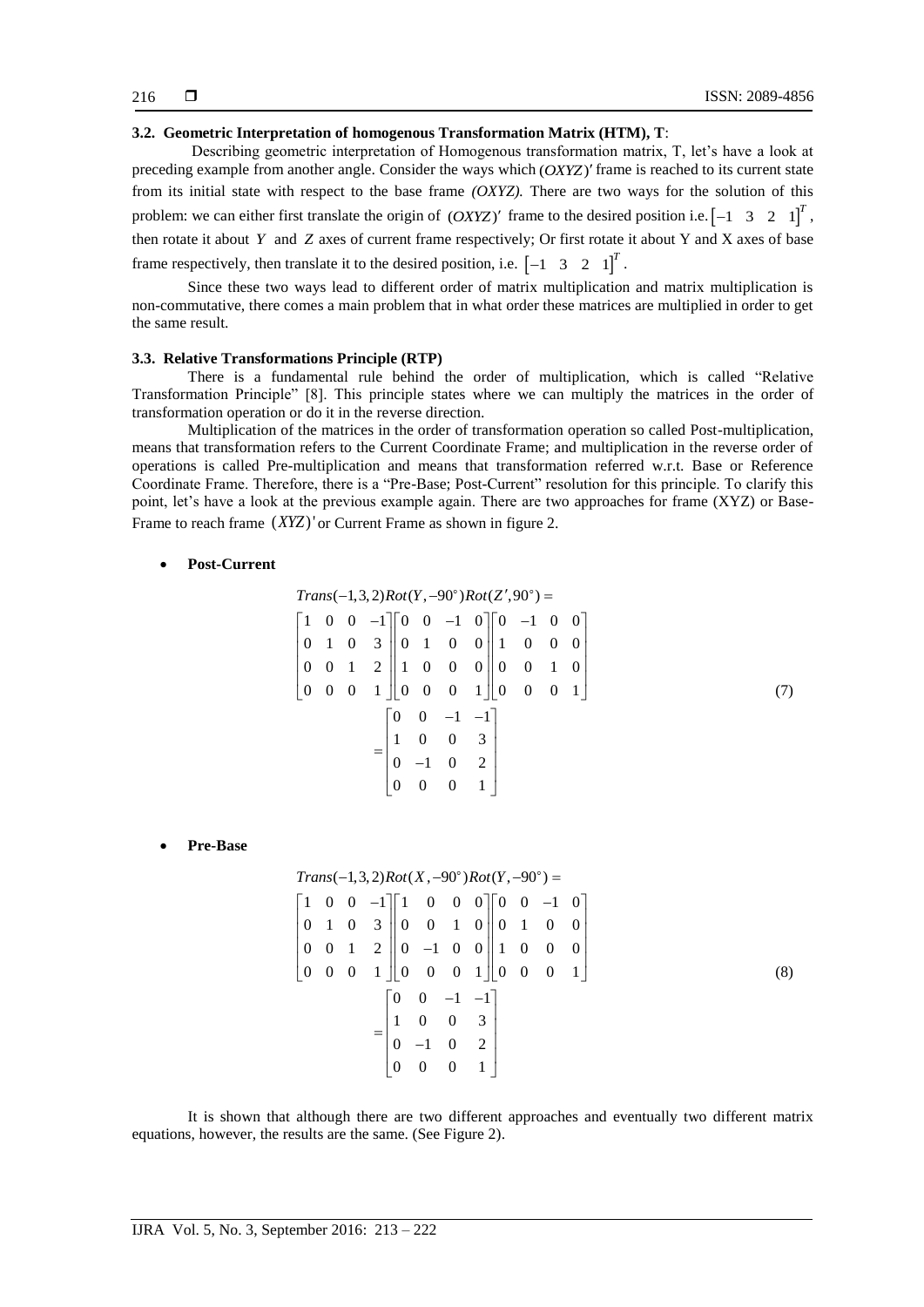

Figure 2. Relative Transformation Principle

## **3.4. The Convenient Approach**

In analysis of robot kinematics, every link/joint pair attributed with a  $^{i-1}A_i$  matrix, which describes its pose (both position and direction) relative to the previous one. In the previous section, the "Pre-Base Post-Current" resolution introduced. To derive a  $i^{-1}A_i$  matrix there are only two rules to be applied:

1) The  $Z_i$  axis lies along the axis of joint i's movement,  $X_i$  and  $Y_i$  axes directions are optional, just satisfy the right-hand rules

2) By using relative transformations principle, transformation matrix of link/joint i with respect to joint i-1 , which is composed of fixed and variable kinematic parameters, could be obtained directly and very straightforward.

In fact, every A matrix is produced by multiplication of two matrices. One is a fixed HTM matrix and the other is a variable HTM matrix. The fixed HTM matrix describes the original geometric structure of the link and is derived by substituting the relative direction of  $X$ ,  $Y$  and  $Z$  axes and relative position of joint i origin frame's (P vector) into i-1 coordinate frame. Just like equations  $(3)-(6)$  in the previous section example, we can derive them instantly and put them in the same order of columns very simple.

Another one, the variable HTM matrix is a function of joint variable parameter and characterizes the relative movement allowed at each joint and is only a rotation or translation about/along Z axis that covers  $\theta_i$  and  $d_i$  parameters in revolute and prismatic joints, respectively. The transformation matrix for each joint is then obtained by multiplication of these two matrices, which in post-current approach is as:

$$
A = F^*V \tag{9}
$$

and in pre-base approach is:

$$
A = V^*F \tag{10}
$$

Considering F and V as fixed and variable HTM of each joint respectively. It is worth to notice that for convenience usually "Post-current" part of the resolution is used to derive the A matrix for entire kinematic equations from base frame to end effector to describe the forward kinematic of robot arms.

## **4. COMPARISON OF THE TWO METHODS: D-H NOTATION AND CONVENIENT APPROACH**

D-H notation has established a very efficient and extensive method to describe the HTM of every link in any manipulator. It is also a concise model of every kind of link/joint pair in any mechanism. Although it has some advantages so that has become the most popular robot kinematics analysis method in literature, there are many difficulties and complications in the process of parameters determination.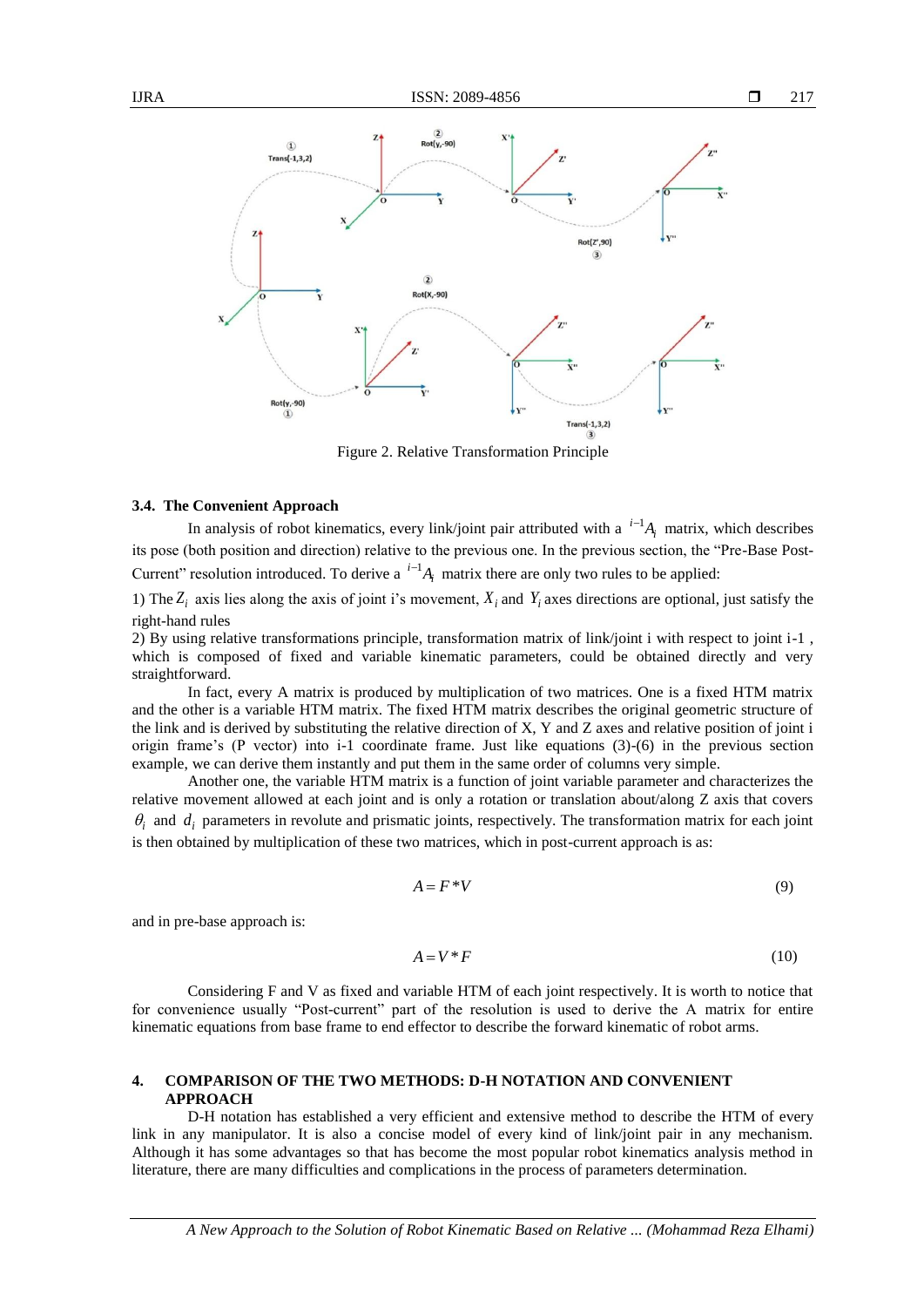The main difficulties arises in recognition of the difference between  $d_i$  and  $a_i$  or  $\theta_i$  and  $\alpha_i$  as well

as ambiguity in the definition of the sign of  $a_i$ , especially when robot has different configurations which makes the substitution of parameters in A matrix a time-consuming calculation. These disadvantages cause major problems for development of robot dynamic control system in industry and popularity of robotics in education system, mainly for the students who are in the first stages of learning robotics.

The Convenient Approach, which is proposed in this paper has considered these problems and offered a simplified method to obtain the A matrix to determine kinematic configuration of each link/joint pair of robot arms. This method is straightforward, has more clarity in concept and less complexity in computation; therefore it has easy implementation in kinematic control and easy understanding for education of robotics.

To get familiar with this method, it is only required to understand the core concept of Relative Transformations Principle (RTP) and its Pre-Current Post-Base resolution to derive A matrix very easily and directly. There is no more anxious about identification and determination of those four link/joint parameters. For computation matter there is merely the need to know the rotation/translation matrices about Z-axis and matrix multiplication rules.

The main privilege of this method can be shown in most robots, especially industrial robots for convenience in analysis, especially dynamic analysis, and eventually simplicity in manufacturing, they are designed with  $\alpha_i = 0$  or  $\pm \pi$  in robot arms. Therefore, derivation of fixed HTM of A matrix becomes very handy and straightforward. However, for  $\alpha_i$  in any condition, thanks to the concept clearness and algorithm simplicity, this approach is still applicable compared to D-H notation.

## **5. THE ILLUSTRATION METHOD**

To show that the convenient approach is applicable to the real and standard industrial robots, the implementation of this method is illustrated by analyzing the forward kinematic to obtain the end effector pose vector for Stanford manipulator. This manipulator is an example of a spherical (RRP) manipulator with a spherical wrist. It has an offset in the shoulder joint that slightly complicates both the forward and inverse kinematics.

## **5.1. D-H Representation**

We first establish the joint coordinate frames using the D-H conventions as shown in Figure 3. The  $^{i}A_{i-1}$  matrix for each joints in D-H method is as follows:

$$
A_{i-1}^{i} = \begin{bmatrix} C_{\theta_{i}} & -C_{\alpha_{i}} C_{\theta_{i}} & S_{\alpha_{i}} S_{\theta_{i}} & a_{i} C_{\theta_{i}} \\ S_{\theta_{i}} & C_{\alpha_{i}} C_{\theta_{i}} & -S_{\alpha_{i}} C_{\theta_{i}} & a_{i} S_{\theta_{i}} \\ 0 & S_{\alpha_{i}} & C_{\alpha_{i}} & d_{i} \\ 0 & 0 & 0 & 1 \end{bmatrix}
$$
(11)



Figure 3. Stanford Robot and D-H Representation for its Link Coordinate System

D-H parameters for Stanford link coordinate system shown in Table1.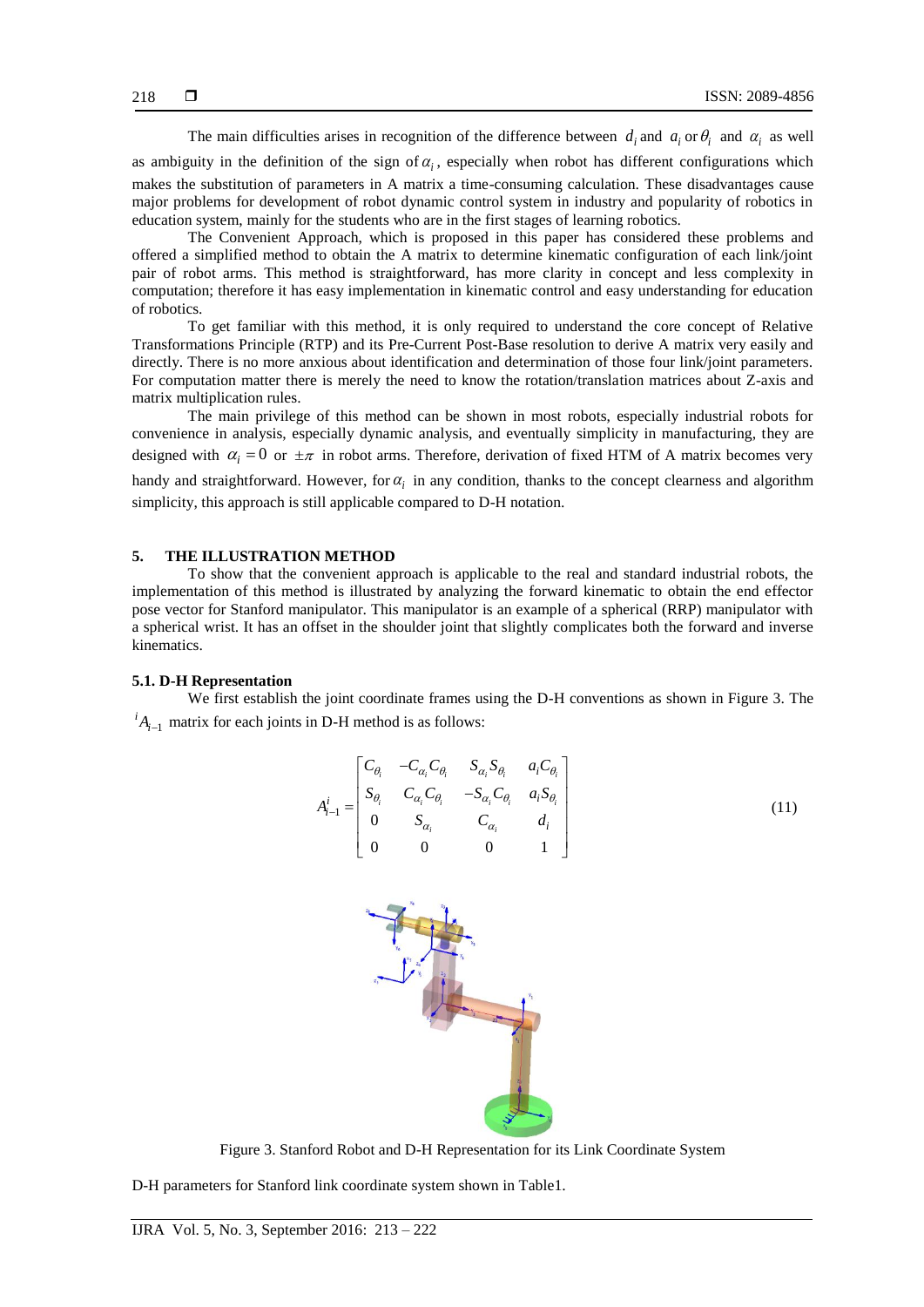| Table 1. Establishing link coordinate system for Stanford Manipulator[6] |                                    |              |          |                  |  |
|--------------------------------------------------------------------------|------------------------------------|--------------|----------|------------------|--|
| Joint i                                                                  | $\theta_i$                         | $\alpha_i$   | $a_i$    | $a_i$            |  |
|                                                                          | $\theta$                           | $90^\circ$   | O        | $n_{\rm l}$      |  |
| C                                                                        | $\theta_2$                         | $-90^\circ$  | $\theta$ | h <sub>2</sub>   |  |
| 3                                                                        | 90                                 | $\Omega$     | 0        | $d_3$            |  |
| 4                                                                        | $\theta_4$                         | $90^{\circ}$ | 0        | 0                |  |
| 5                                                                        |                                    | $-90^\circ$  | $\theta$ | 0                |  |
| 6                                                                        | $\theta_5 + 90$<br>$\theta_6 + 90$ | O            |          | $n_{\mathsf{f}}$ |  |

Transformation matrices from the base to the end effector i.e.  $i^{-1}A_i$  of link/joint i relative to joint i-1 could be obtained as (12):

$$
A_1^0 = \begin{bmatrix} C_1 & 0 & S_1 & 0 \\ S_1 & 0 & -C_1 & 0 \\ 0 & 1 & 0 & h_1 \\ 0 & 0 & 0 & 1 \end{bmatrix}, A_2^1 = \begin{bmatrix} C_2 & 0 & -S_2 & 0 \\ S_2 & 0 & C_2 & 0 \\ 0 & -1 & 0 & h_2 \\ 0 & 0 & 0 & 1 \end{bmatrix}, A_3^2 = \begin{bmatrix} 0 & -1 & 0 & 0 \\ 1 & 0 & 0 & 0 \\ 0 & 0 & 1 & d_3 \\ 0 & 0 & 0 & 1 \end{bmatrix}
$$
(12)  

$$
A_4^3 = \begin{bmatrix} C_4 & 0 & S_4 & 0 \\ S_4 & 0 & -C_4 & 0 \\ 0 & 1 & 0 & 0 \\ 0 & 0 & 0 & 1 \end{bmatrix}, A_5^4 = \begin{bmatrix} -S_5 & 0 & -C_5 & 0 \\ C_5 & 0 & -S_5 & 0 \\ 0 & -1 & 0 & 0 \\ 0 & 0 & 0 & 1 \end{bmatrix}, A_6^5 = \begin{bmatrix} -S_6 & -C_6 & 0 & 0 \\ C_6 & -S_6 & 0 & 0 \\ 0 & 0 & 1 & h_6 \\ 0 & 0 & 0 & 1 \end{bmatrix}
$$

Hence, the HTM of end effector  ${}^{0}T_{6}$  is:

$$
T_6^0 = A_1^0 A_2^1 A_3^2 A_4^3 A_5^4 A_6^5 = \begin{bmatrix} n_x & s_x & a_x & p_x \\ n_y & s_y & a_y & p_y \\ n_z & s_z & a_z & p_z \\ 0 & 0 & 0 & 1 \end{bmatrix}
$$
 (13)

Where

$$
n_x = C_6[S_4S_1 - C_4C_2C_1] - S_6[S_5C_4S_1 + C_1C_2S_4] - C_1C_5S_{\partial 2},
$$
  
\n
$$
n_y = S_6[S_5C_1C_4 - S_1C_2S_4 + C_5S_1S_2] - C_6[S_4C_1 - C_2S_1C_4],
$$
  
\n
$$
n_z = -S_6[C_2C_5 + S_2S_4S_5] - S_2C_4C_6
$$
  
\n
$$
s_x = -C_6[S_5(C_4S_1 + S_4C_1C_2) - C_1C_5S_2] - S_6[S_4S_1 - C_1C_2C_4],
$$
  
\n
$$
s_y = C_6[S_5(C_4C_1 - S_4C_2S_1) + S_2C_5S_1] + S_6[S_4C_1 + C_4C_2S_1],
$$
  
\n
$$
s_z = -C_6[C_2C_5 + S_2S_5S_4] + S_2C_4S_6
$$
  
\n
$$
a_x = C_5(S_1C_4 + C_1S_4C_2) + C_1S_2S_5
$$
  
\n
$$
a_y = S_1S_2S_5 - C_5(C_1C_4 - C_2S_1S_4)
$$
  
\n
$$
a_z = S_2S_4C_5 - C_2S_5
$$
  
\n
$$
p_x = h_2S_1 + h_6[C_5(C_4S_1 + C_1C_2S_4) + C_1S_2S_5] - d_3C_1S_2
$$
  
\n
$$
p_y = -h_2C_1 - h_6[C_5(C_1C_4 - C_2S_1S_4) - S_1S_2S_5] - d_3S_1S_2
$$
  
\n
$$
p_z = h_1 - h_6(C_2S_5 - C_5S_2S_4) + d_3C_2
$$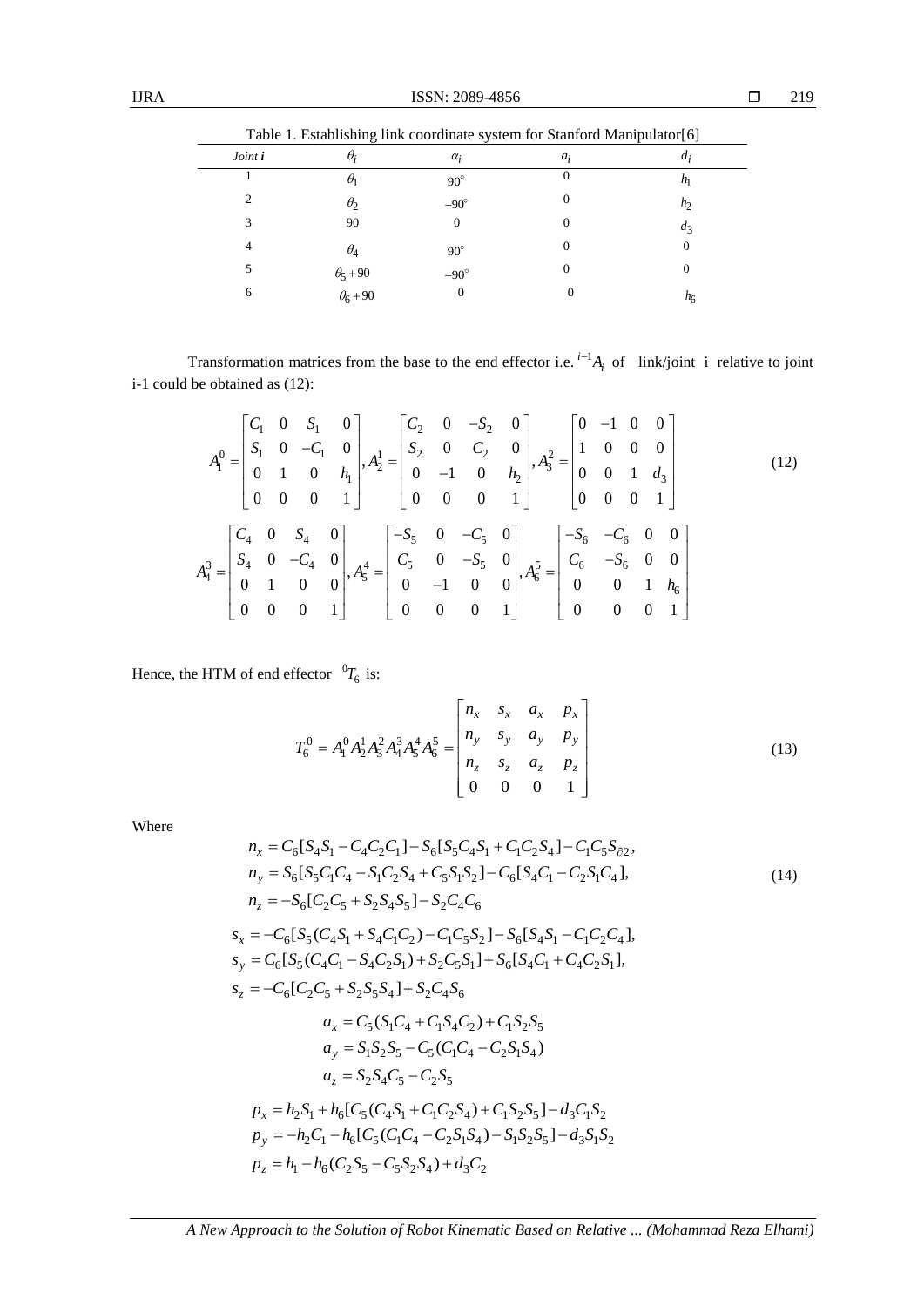## **5.2. The Convenient Approach**

The coordinate frame system used for Post-current resolution of convenient method shown in Figure 4. Notice that we have a different frame at each joint, as zi axis must lie along the joint  $\theta_i$  or di for revolute and prismatic joint, respectively.



Figure 4. Stanford Link Coordinate System in Post-current Approach

Transformation matrices obtained as follows:

$$
\underline{A}_{\underline{1}}^0 = \begin{bmatrix}\n1 & 0 & 0 & 0 \\
0 & 1 & 0 & 0 \\
0 & 0 & 1 & h_1 \\
0 & 0 & 0 & 1\n\end{bmatrix}\n\begin{bmatrix}\nC_1 & -S_1 & 0 & 0 \\
S_1 & C_1 & 0 & 0 \\
0 & 0 & 1 & 0 \\
0 & 0 & 0 & 1\n\end{bmatrix} = \begin{bmatrix}\nC_1 & S_1 & 0 & 0 \\
S_1 & C_1 & 0 & 0 \\
0 & 0 & 1 & h_1 \\
0 & 0 & 0 & 1\n\end{bmatrix}
$$
\n
$$
\underline{A}_{\underline{2}}^1 = \begin{bmatrix}\n1 & 0 & 0 & 0 \\
0 & 0 & -1 & -h_2 \\
0 & 1 & 0 & 0 \\
0 & 0 & 0 & 1\n\end{bmatrix}\n\begin{bmatrix}\nC_2 & -S_2 & 0 & 0 \\
S_2 & C_2 & 0 & 0 \\
0 & 0 & 1 & 0 \\
0 & 0 & 0 & 1\n\end{bmatrix} = \begin{bmatrix}\nC_2 & -S_2 & 0 & 0 \\
S_2 & C_2 & 0 & 0 \\
S_2 & C_2 & 0 & 0 \\
0 & 0 & 0 & 1\n\end{bmatrix}
$$
\n
$$
\underline{A}_{\underline{3}}^2 = \begin{bmatrix}\n1 & 0 & 0 & 0 \\
0 & 0 & 1 & 0 \\
0 & -1 & 0 & 0 \\
0 & 0 & 0 & 1\n\end{bmatrix}\n\begin{bmatrix}\n1 & 0 & 0 & 0 \\
0 & 1 & 0 & 0 \\
0 & 0 & 0 & 1\n\end{bmatrix} = \begin{bmatrix}\n1 & 0 & 0 & 0 \\
0 & 0 & 1 & d_3 \\
0 & -1 & 0 & 0 \\
0 & 0 & 0 & 1\n\end{bmatrix} = \begin{bmatrix}\n1 & 0 & 0 & 0 \\
0 & 0 & 1 & d_3 \\
0 & -1 & 0 & 0 \\
0 & 0 & 0 & 1\n\end{bmatrix}
$$
\n
$$
\underline{A}_{\underline{4}}^3 = \begin{bmatrix}\n0 & 1 & 0 & 0 \\
-1 & 0 & 0 & 0 \\
0 & 0 & 1 & 0 \\
0 & 0 & 0 & 1\n\end{bmatrix}\n\begin{bmatrix}\nC_4 & -S_4 & 0 & 0 \\
S
$$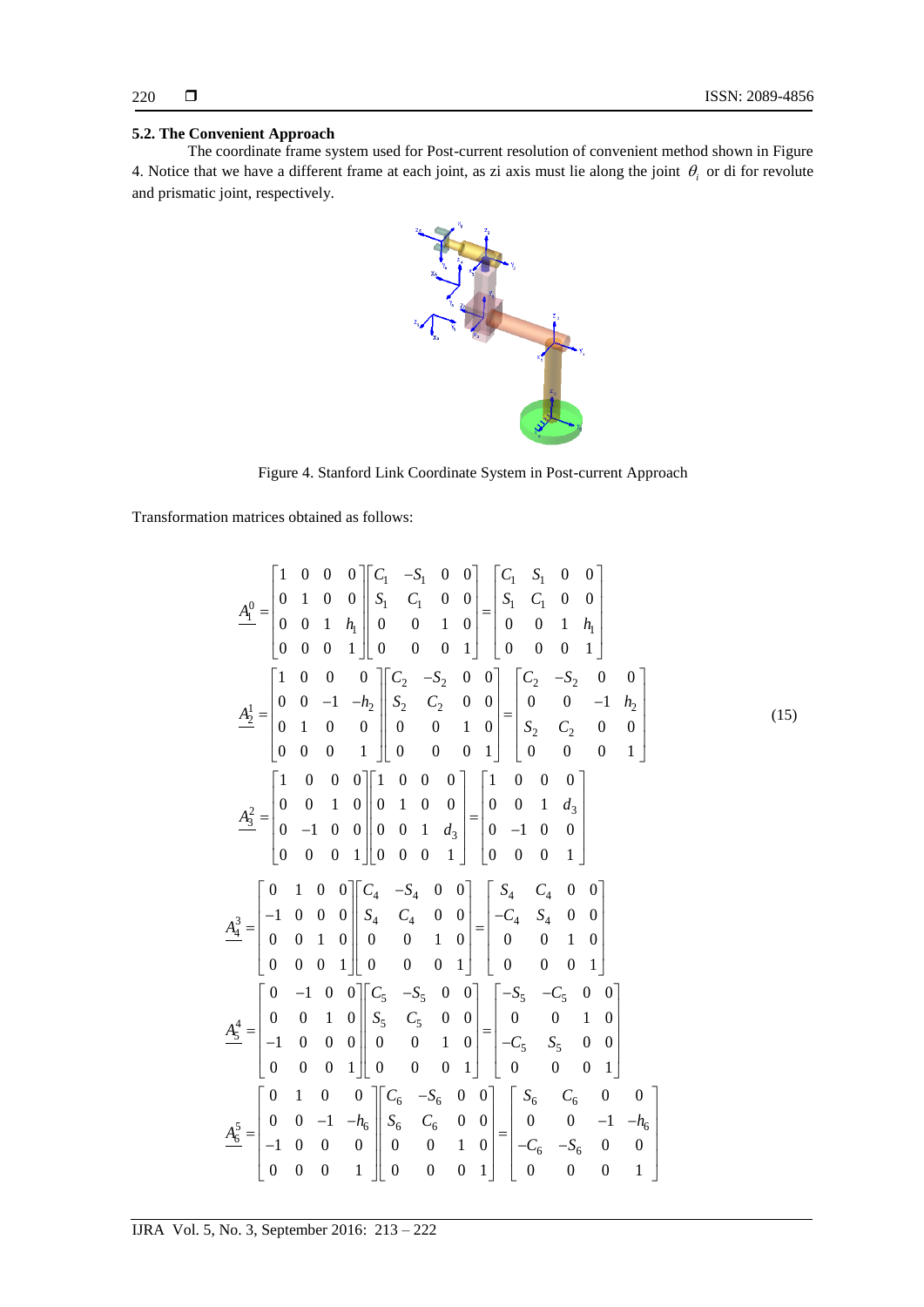and the HTM of end effector  ${}^{0}T_{6}$  is calculated as:

$$
\underline{T_6^0} = \underline{A_1^0 A_2^1 A_3^2 A_4^3 A_5^4 A_6^5} = \begin{bmatrix} n_x & s_x & a_x & p_x \\ n_y & s_y & a_y & p_y \\ n_z & s_z & a_z & p_z \\ 0 & 0 & 0 & 1 \end{bmatrix}
$$
(16)

Where,

$$
n_x = C_6[S_4S_1 - C_4C_2C_1] - S_6[S_5C_4S_1 + C_1C_2S_4] - C_1C_5S_{\partial 2},
$$
  
\n
$$
n_y = S_6[S_5C_1C_4 - S_1C_2S_4 + C_5S_1S_2] - C_6[S_4C_1 - C_2S_1C_4],
$$
  
\n
$$
n_z = -S_6[C_2C_5 + S_2S_4S_5] - S_2C_4C_6
$$
  
\n
$$
s_x = -C_6[S_5(C_4S_1 + S_4C_1C_2) - C_1C_5S_2] - S_6[S_4S_1 - C_1C_2C_4],
$$
  
\n
$$
s_y = C_6[S_5(C_4C_1 - S_4C_2S_1) + S_2C_5S_1] + S_6[S_4C_1 + C_4C_2S_1],
$$
  
\n
$$
s_z = -C_6[C_2C_5 + S_2S_5S_4] + S_2C_4S_6
$$
  
\n
$$
a_x = C_5(S_1C_4 + C_1S_4C_2) + C_1S_2S_5
$$
  
\n
$$
a_y = S_1S_2S_5 - C_5(C_1C_4 - C_2S_1S_4)
$$
  
\n
$$
a_z = S_2S_4C_5 - C_2S_5
$$
  
\n
$$
p_x = h_2S_1 + h_6[C_5(C_4S_1 + C_1C_2S_4) + C_1S_2S_5] - d_3C_1S_2
$$
  
\n
$$
p_y = -h_2C_1 - h_6[C_5(C_1C_4 - C_2S_1S_4) - S_1S_2S_5] - d_3S_1S_2
$$
  
\n
$$
p_z = h_1 - h_6(C_2S_5 - C_5S_2S_4) + d_3C_2
$$

#### **5.2. Comparing the Results**

We employed both D-H and Convenient approach to compare the two methods in kinematics analysis of Stanford manipulator and indicate the advantages of our proposed method clearly. Comparing the homogenous transformation matrix of the end effector,  ${}^{0}T_{6}$  in equations (14), (17) and, we can see that all elements forming the matrix are exactly equal in all equations.

It proves a significant meaning that regardless of what coordinate system is used, the end-effector position and orientation would be the same using both methods.

Using a different coordinate system in convenient approach, although the individual HTMs for joints 1 to 6 are different, as long as the first and last coordinate systems are similar, their multiplication forming the end effector HTM is the same as previous. It means that in convenient approach we have the freedom to choose our own arbitrary coordinate system with only one simple rule to be implemented: the Zi axis must lie along the movement of joint i degree of freedom. Therefore, the devastating steps of coordinate system assignment and link/joint parameters extraction in D-H method will no longer is needed. This is a prefect reason for priority of "the Convenient Approach" over the conventional D-H representation

#### **6. CONCLUTIONS**

In this paper, Relative Transformation Principle (RTP) has been thoroughly introduced with clear concept and example, then a new simplified and accessible method called "The Convenient Approach" for the solution of robot kinematics has been developed. The advantages of this approach has been discussed by comparing with the well-known D-H representation through performing the forward kinematic on Stanford industrial robot. The results showed the consistency of the new method with much more simple assignment of the coordinate framed. The authors believe that by strong basis of principle and easy approach of assignment, this method would become a very helpful tool in robotics education and engineering.